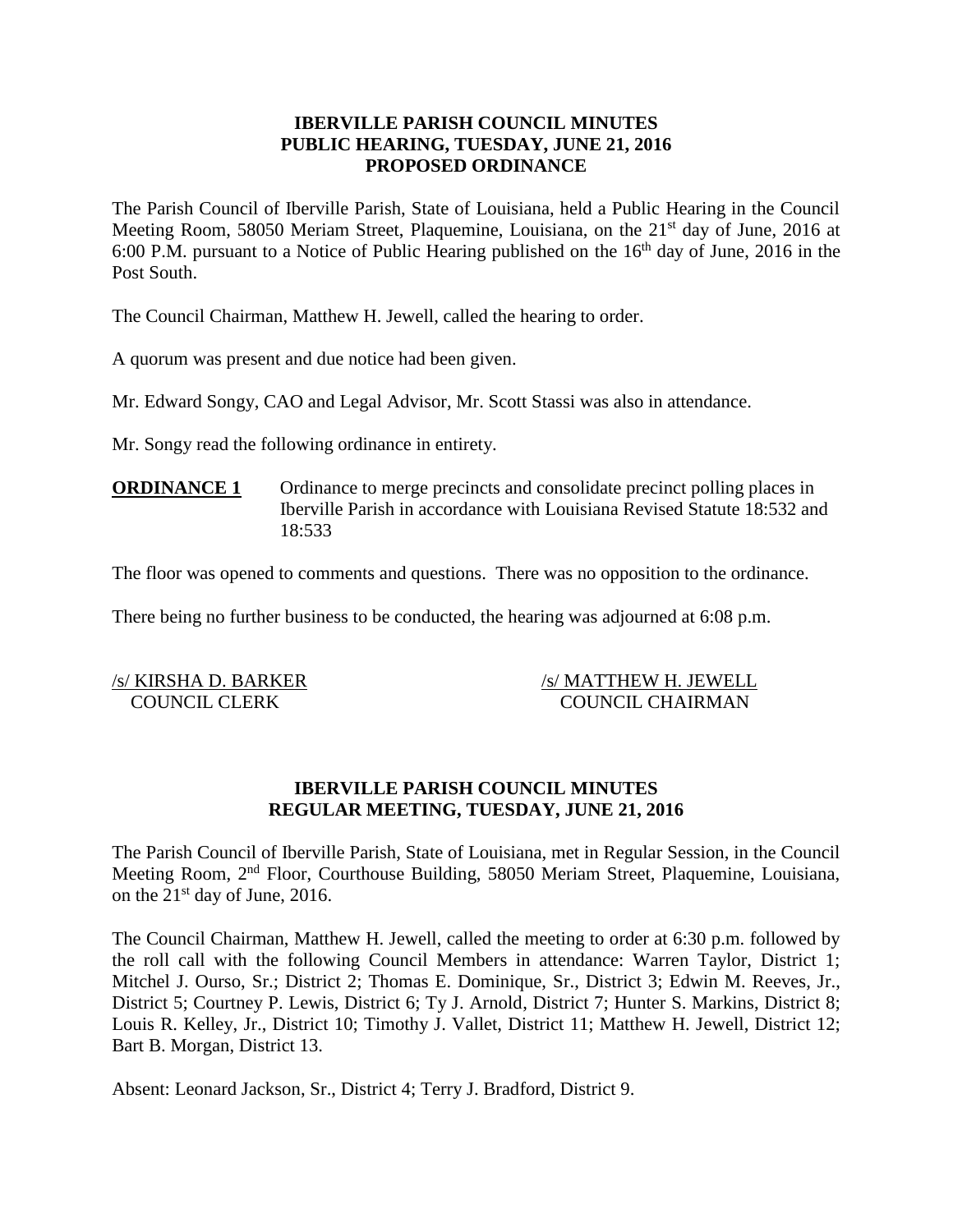Chief Administrative Officer- Edward Songy and Legal Counsel- Scott Stassi were also in attendance.

A quorum was present and due notice had been published in the official journal on the  $16<sup>th</sup>$  day of June, 2016. The Pledge of Allegiance followed.

Council Chairman Jewell called for anyone wanting to make public comments to register with the Clerk. Mr. Hand Overton registered to speak.

Mr. Hand Overton came before the Council to discuss drainage on Eli Craig Street. Mr. Overton believes the culvert is not properly draining the water on one side of the road. There was a discussion between Mr. Overton and Councilman Dominique. Councilwoman Lewis also joined the discussion and stated she and Mr. Mark Migliacio previously went to review the area. Chairman Jewell asked that Mr. Overton and Mr. Migliacio meet tomorrow to review the area.

# PRESENTATIONS AND APPEARANCES

- A) Proclamation in honor of Library Director, Dannie Ball's Retirement
	- This agenda item was moved to the next Council meeting.
- B) Presentation by the Capital Area ReEntry Coalition (CAPARC)- Ms. Sidni Lloyd-Shorter
	- Ms. Christy Crochet with Probation and Parole came before the Council to speak in the absence of Ms. Sidni Lloyd- Shorter. The Capital Area ReEntry Coalition (CAPARC) is located in Baton Rouge and represents community organizations that provide mentoring, peer to peer support meetings, case management, training programs, employment, housing and transportation for citizens re-entering communities and other critical needs to successfully reintegrate returning citizens. They are building coalitions in all 10 parishes of Region 2 which includes Iberville Parish. They have partnered with the Wilson Foundation and the Louisiana Department of Corrections to assess readiness of communities and assist them in building what is needed to ensure returning citizens can successfully integrate back into their prospective communities.

#### APPROVAL OF MINUTES

Upon a motion by Councilman Taylor, and seconded by Councilman Arnold, it was moved to wave the reading of the minutes of May 17, 2016 and approve as written. The motion having been duly submitted to a vote was duly adopted by the following yea and nay votes on roll call:

YEAS: Taylor, Ourso, Dominique, Jackson, Reeves, Lewis, Arnold, Markins, Bradford, Kelley, Vallet, Morgan.

NAYS: None. ABSTAIN: None. ABSENT: None.

The motion was declared adopted by the Chairman.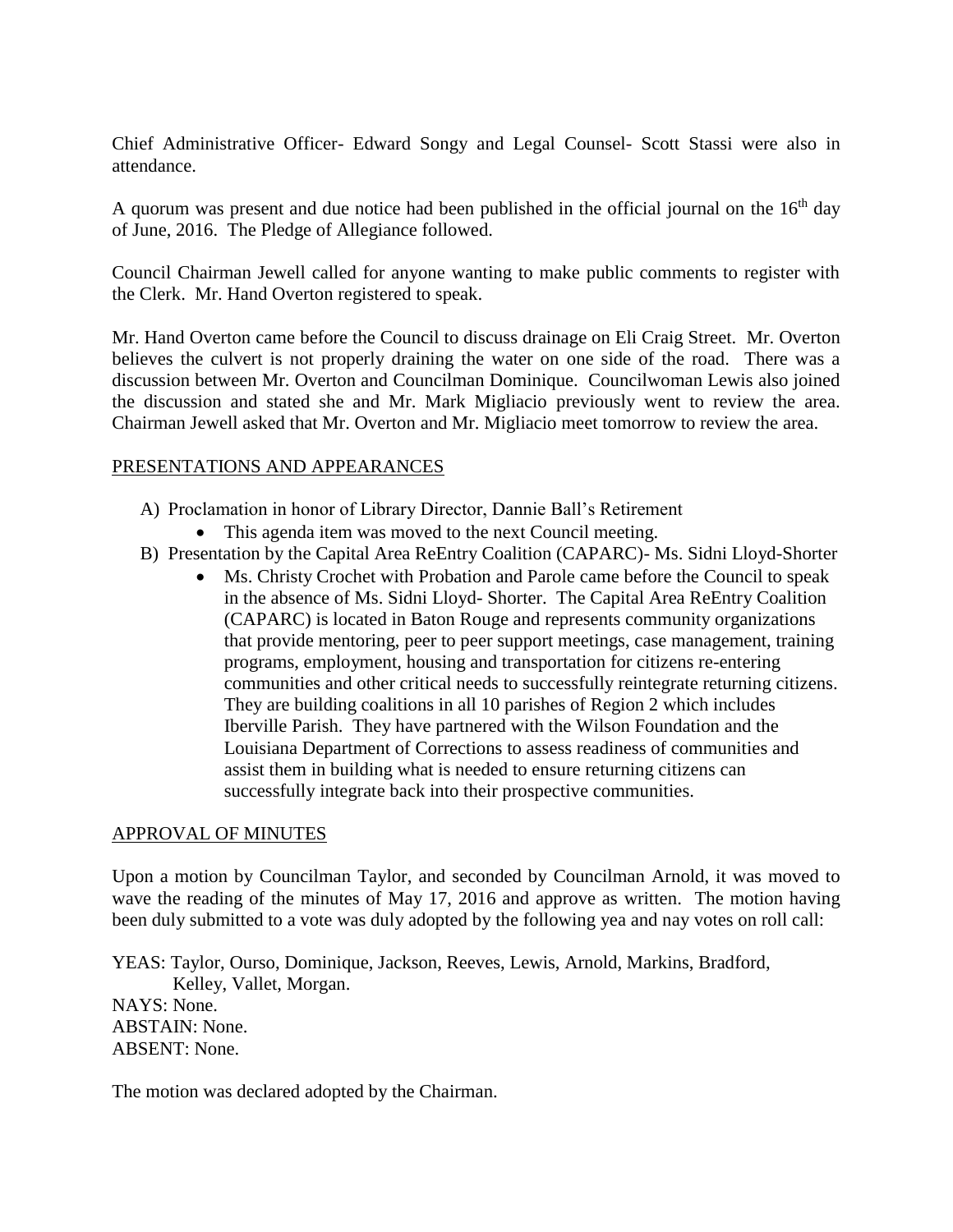#### PRESIDENT'S REPORT

CAO, Mr. Songy gave a report in the absence of President Ourso:

- At the last council meeting, President Ourso spoke about the recent Louisiana Supreme Court decision that could have a significant impact on sales and use tax collections from the petrochemical industries. Legislature introduced HB 27 and it passed today by the House, and the Senate will vote on the bill later today. If passed this will overrule the Louisiana Supreme Court case which would be beneficial for the Parish.
- The third tax adjudicated sale will be on June 1, 2016. Since the program has started it had brought in over \$42,000 to the Parish. The next proposed sale will be August.
- The LA Hwy 1 resurfacing project from the Belleview to Hwy 69 in White Castle will begin on July 5, 2016. The contractor has 75 days to complete the project, otherwise it will cost \$3,000 a day after the 75 day period.
- The HVAC contractor will begin replacing the HVAC system in the Parish courthouse at the end of July. The insurance requirements are currently being worked on. The Administration requests that the Council please make a motion to move the August 16, 2016 Council meeting to the Council on Aging, 58105 Court Street, Plaquemine, LA 70764.

# **MOTION TO CHANGE THE MEETING LOCATION FOR THE IBERVILLE PARISH COUNCIL MEETING ON TUESDAY, AUGUST 16, 2016 TO THE COUNCIL ON AGING, 58105 COURT STREET, PLAQUEMINE, LA 70764**

Upon a motion by Councilman Kelley, and seconded by Councilman Dominique, it was moved to change the meeting location for the Iberville Parish Council meeting on Tuesday, August 16, 2016 to the Council on Aging, 58105 Court Street, Plaquemine, LA 70764. The motion having been duly submitted to a vote was duly adopted by the following yea and nay votes on roll call:

YEAS: Taylor, Ourso, Dominique, Jackson, Reeves, Lewis, Arnold, Markins, Bradford, Kelley, Vallet, Morgan.

NAYS: None. ABSTAIN: None. ABSENT: None.

The motion was declared adopted by the Chairman on the  $21<sup>st</sup>$  day of June, 2016.

#### CHAMBER OF COMMERCE REPORT

Mr. Hank Grace stated as far as new economic development growth it has been very slow in the first and second quarter of this year and he believes this is primarily due to some of the legislative actions regarding the state's economic development incentives. There are many state economic development incentives that are being cut due to the state's budget deficient. The two biggest incentives being cut are the two year tax exemption for industry, and the inventory tax. Mr. Grace briefly discussed the current ongoing developments here in the Parish as follows: the Shintech expansion project, the Ethalene Cracker project for Shintech, the construction of SNF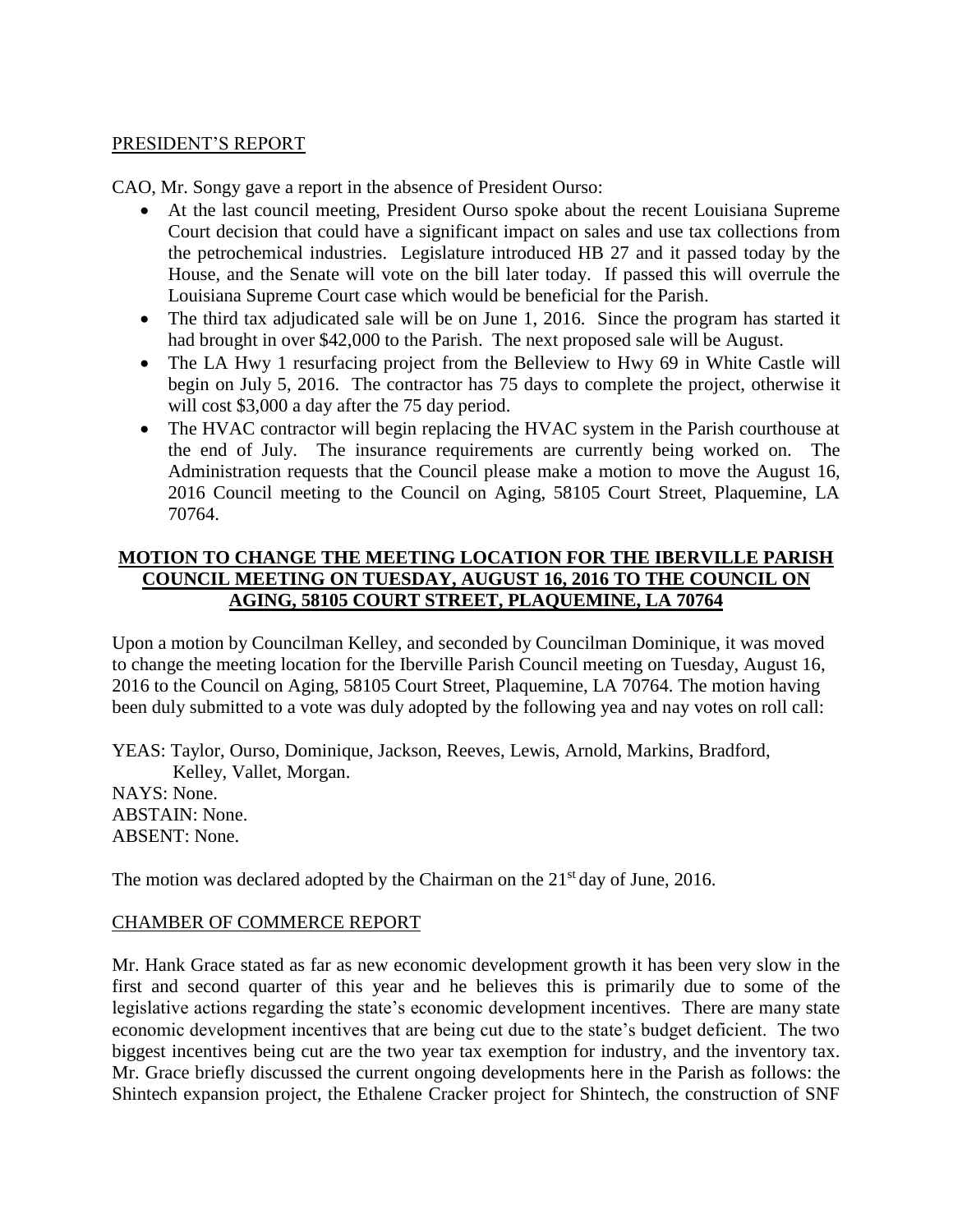Flopam's new Monomer plant, Eastman Chemical Company's expansion, PCS Nitrogen started site work on a new Urea plant, and DOW Chemical has several new ongoing projects.

### FINANCIAL REPORT

Mr. Randall Dunn stated the millage ordinances need to be re-introduced and set for a public hearing on August 16, 2016 due to the change in location of the meeting during the HVAC system replacement in the courthouse. The auditor will be present at the next meeting to give the audit presentation.

# OLD BUSINESS

# **ORDINANCE IPC# 009-16**

# **ORDINANCE TO MERGE PRECINCTS AND CONSOLIDATE PRECINCT POLLING PLACES IN IBERVILLE PARISH IN ACCORDANCE WITH LOUISIANA REVISED STATUTE 18:532 AND 18:533**

WHEREAS, the Iberville Parish Council has the authority under R.S. 18:532.1 to change the configuration, boundaries or designation of its election precincts, and:

WHEREAS, it is necessary under R.S. 18:192 and 18:532 to canvass all precincts in the Parish and identify any precincts that have under three hundred (300) active voters, or over twenty-two hundred (2,200) active voters, and:

WHEREAS, under R.S. 18:532.B, the Parish must merge or consolidate all precincts that have under three hundred (300) active voters and divide such precincts that contain more than two thousand two hundred (2,200) active registered voters by a visible feature in accordance with R.S. 18:532.1, and:

WHEREAS, as required by state statute, precinct surveys were conducted that identified those precincts that meet the requirements of R.S. 18:532 for merging or for consolidation with another appropriate polling location if merging of those precincts was not possible, and:

WHEREAS, the State has approved the merger of precincts in Section 1, and the division of precincts in Section 2, and the consolidation of polling places in Section 3, and:

WHEREAS, the Iberville Parish Council has the final authority whether to merge or divide precincts or to consolidate polling places, and:

WHEREAS, the Iberville Parish Council recognizes that under R.S. 18:1400.7, when any Stateapproved precinct mergers and divisions or polling place consolidations that are not implemented, the Iberville Parish Council shall bear all election costs associated with those precincts, and: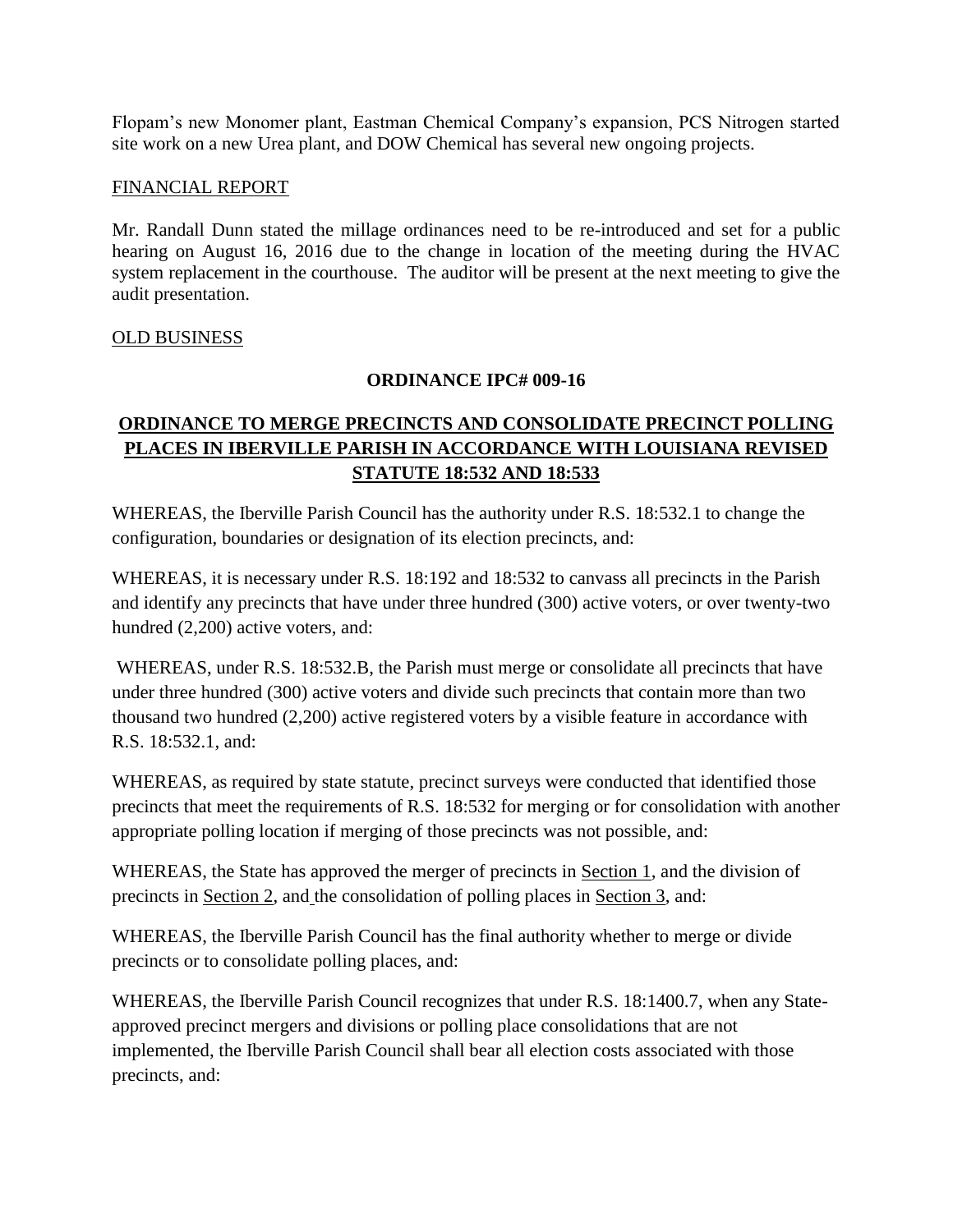WHEREAS, this ordinance shall become effective immediately, and:

NOW, THEREFORE BE IT ORDAINED by the Iberville Parish Council, that the following precincts are merged, as described in Section 1, or that the following precincts are divided in Section 2, or their polling place locations consolidated, as described in Section 3,:

# **SECTION 1: PRECINCT MERGERS**

The following precincts shall be merged as follows:

|           | 1. Precinct 8 will merge with Precinct 7 into new <b>Precinct 7</b> |
|-----------|---------------------------------------------------------------------|
| Location: | Bayou Goula Vol Fire Dept                                           |
|           | 56700 CPL Herman Brown Jr. Dr., Bayou Goula, LA                     |

- 2. Precinct 13B will merge with Precinct 14A into new **Precinct 14A** Location: COPAC Gym - Plaquemine 24130 Ferdinand St., Plaquemine, LA
- 3. Precinct 14B will merge with Precinct 19 into new **Precinct 19** Location: Iberville Council on Aging 58105 Court Street, Plaquemine, LA
- 4. Precinct 17A will merge with Precinct 17 into new **Precinct 17** Location: No location change
- 5. Precinct 25A and Precinct 25B will merge with Precinct 25 into new **Precinct 25** Location: No location change

# **SECTION 2: PRECINCT DIVISIONS**

1. Precinct 10 will be divided into new Precinct 9 and new Precinct 10 Location: The new precinct descriptions are as follows:

#### **New Precinct 9:**

Beginning at the intersection of the Iberville/East Baton Rouge Parish boundary (Bayou Manchac) and Bayou Paul Road; then westerly on Bayou Paul Road to its intersection with Bayou Paul Lane; then south on Bayou Paul Lane to its intersection with Bayou Paul; then westerly on Bayou Paul to its intersection with Gummers Lane; then south on Gummers Lane to its intersection with State Route 75; then southeast on State Route 75 to its intersection with a drainage ditch that meets the levee just north of the LSU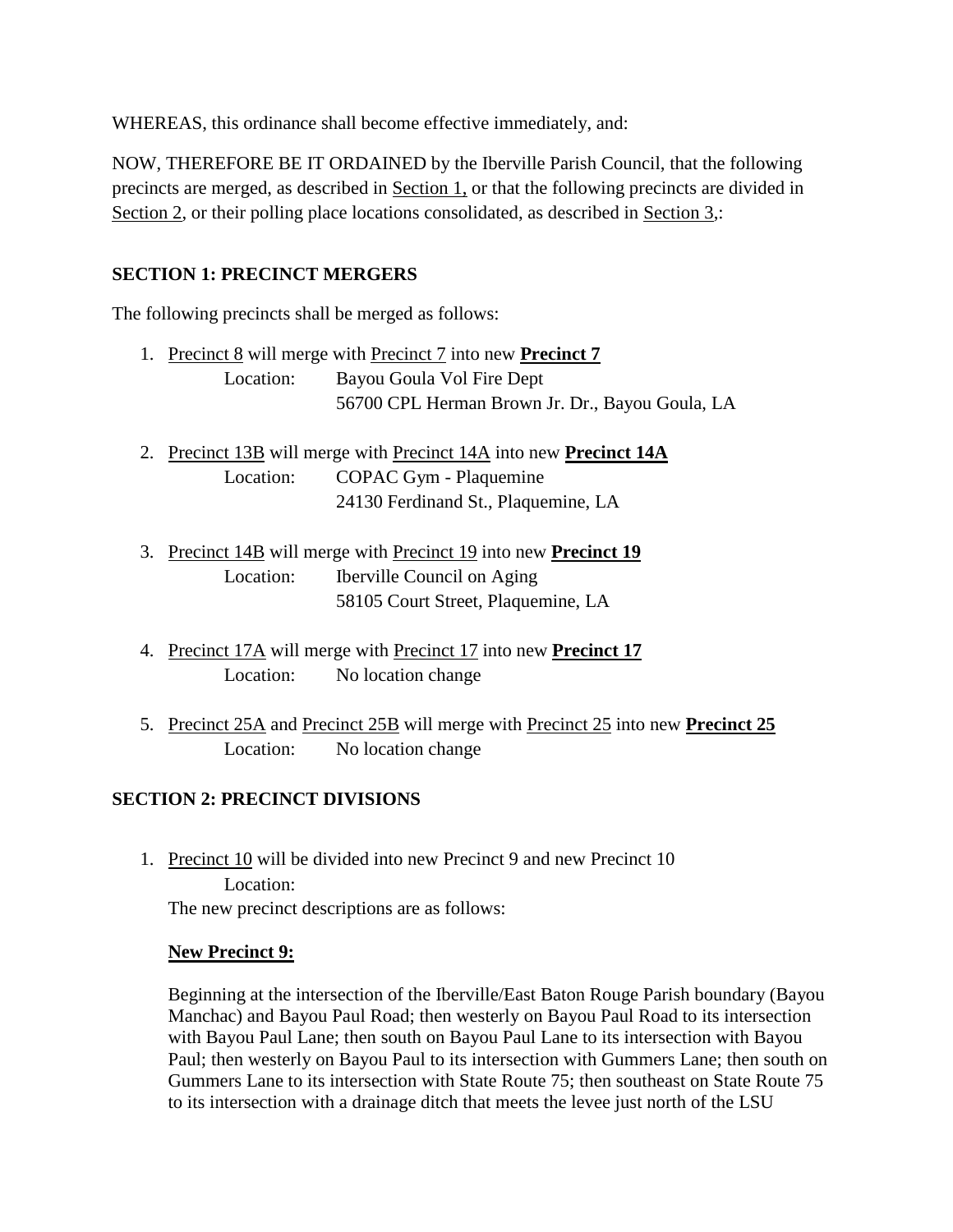Agricultural Station; then south on the drainage ditch to its intersection with the Mississippi River; then northwest, north and northeast on the Mississippi River to its intersection with the Iberville/East Baton Rouge Parish boundary, then east on that boundary to Bayou Paul Road, the point of beginning.

# **New Precinct 10:**

Beginning at the intersection of the Iberville/East Baton Rouge Parish boundary (Bayou Manchac) and Bayou Paul Road; then westerly on Bayou Paul Road to its intersection with Bayou Paul Lane; then south on Bayou Paul Lane to its intersection with Bayou Paul, then westerly on Bayou Paul to its intersection with Gummers Lane; then south on Gummers Lane to its intersection with State Route 75; then southeast on State Route 75 to its intersection with an unnamed road north of Monticello St.; then east along the unnamed road to its intersection with the Canadian National/Illinois Central Railroad; then northwest along the railroad to its intersection with the LSU Agriculture Rd.; then northeast along LSU Agriculture Road to its intersection with State Route 30, then southeast along State Route 30 to its intersection with an unnamed road that leads into Hunt Correctional Center; then east along the unnamed road to its intersection with a canal; then northeasterly along the canal to its intersection with another canal; then south on that canal to its intersection with State Route 74; then west along State Route 74 to its intersection with Legion Road, then north and west on Legion Road to its intersection with State Route 30, then south on State Route 30 to its intersection with State Route 74; then west on State Route 74 to its intersection with Railroad St., then northwest on Railroad Street to its intersection with Monticello Street, then west on Monticello Street to its intersection with State Route 75, then south on State Route 75 to its intersection with a parish drainage canal, then easterly along the drainage canal to its intersection with Bayou Braud, then northeasterly on the bayou to its intersection with State Route 74, then east on State Route 74 to the Iberville/Ascension Parish boundary, then northerly on the parish boundary to the Iberville/East Baton Rouge Parish boundary; then west on the parish boundary to Bayou Paul Road, the point of beginning.

#### **SECTION 3: PRECINCT POLLING PLACE CONSOLIDATIONS**

The following precinct polling places shall be consolidated as follows:

- 1. Precinct 1 shall consolidate its polling place with Precinct 2 Location: No location change
- 2. Precinct 6 shall consolidate its polling place with Precinct 7 Location: No location change
- 3. Precinct 6A shall consolidate its polling place with Precinct 4 Location: No location change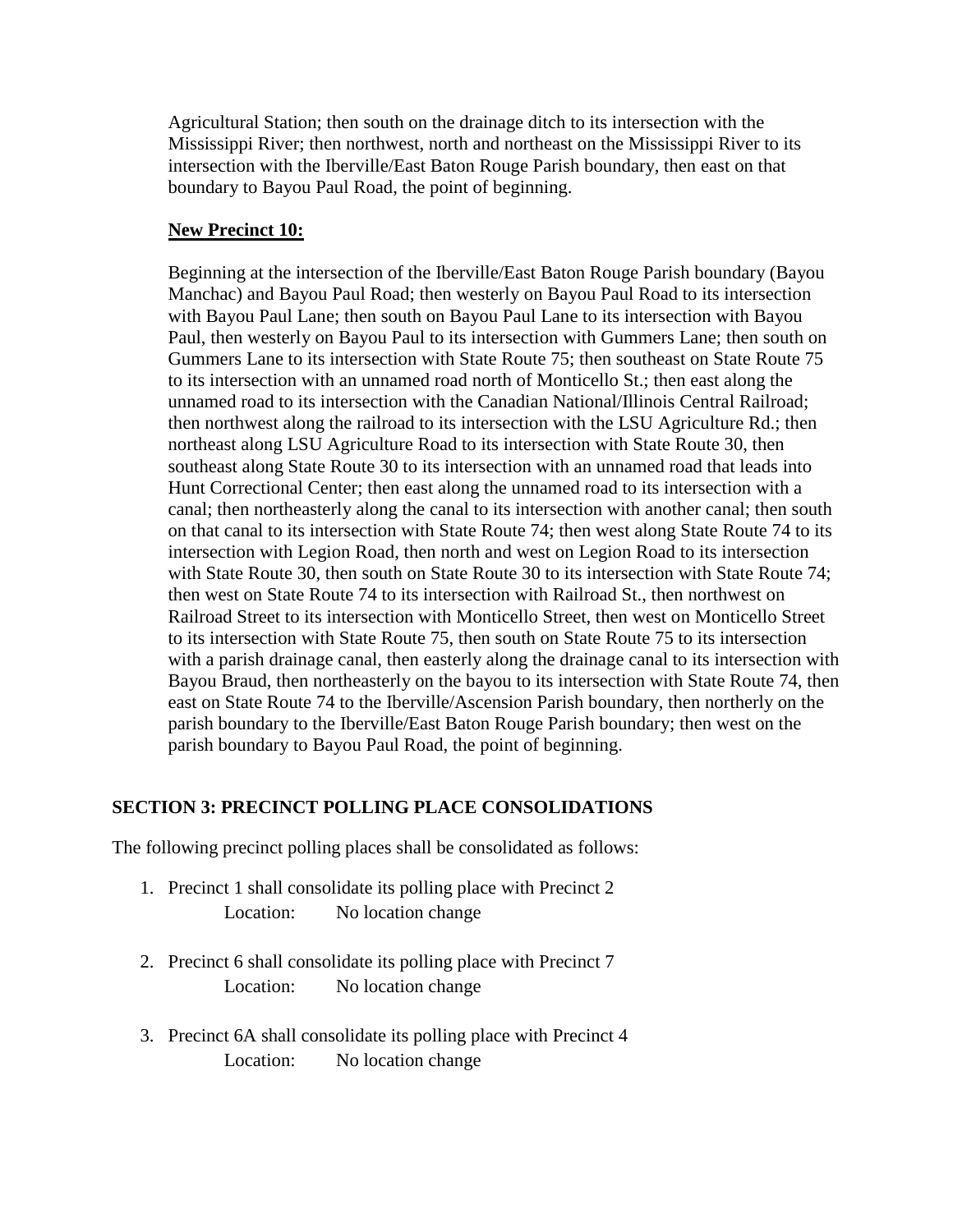- 4. Precinct 13A shall consolidate its polling place with Precinct 13C Location: No location change
- 5. Precinct 15A shall consolidate its polling place with Precinct 24 Location: No location change
- 6. Precinct 19A shall consolidate its polling place with Precinct 23 Location: No location change
- 7. Precinct 26A shall consolidate its polling place with Precinct 26 Location: No location change
- 8. Precinct 28 shall consolidate its polling place with Precinct 30 Location: No location change
- 9. Precinct 9 shall consolidate its polling place with Precinct 10 Location: No location change

The foregoing ordinance, which was previously introduced at a regular meeting of the Parish Council on the  $17<sup>th</sup>$  day of May, 2016, and a summary thereof having been published in the official journal, the public hearing on this ordinance held on the  $21<sup>st</sup>$  day of June, 2016, at 6:00 p.m., in the Council Meeting Room, 58050 Meriam Street, Plaquemine, Louisiana, was brought up for final passage with a motion by Councilman Taylor, and seconded by Councilman Reeves, having been duly submitted to a vote, the ordinance was duly adopted by the following yea and nay vote on roll call:

YEAS: Taylor, Ourso, Dominique, Jackson, Reeves, Lewis, Arnold, Markins, Bradford, Kelley, Vallet, Morgan. NAYS: None. ABSTAIN: None. ABSENT: None.

The ordinance was declared adopted by the Chairman on the  $21<sup>st</sup>$  day of June, 2016.

#### NEW BUSINESS

A) Introduction of Ordinances

The following ordinances were introduced by Mr. Dunn: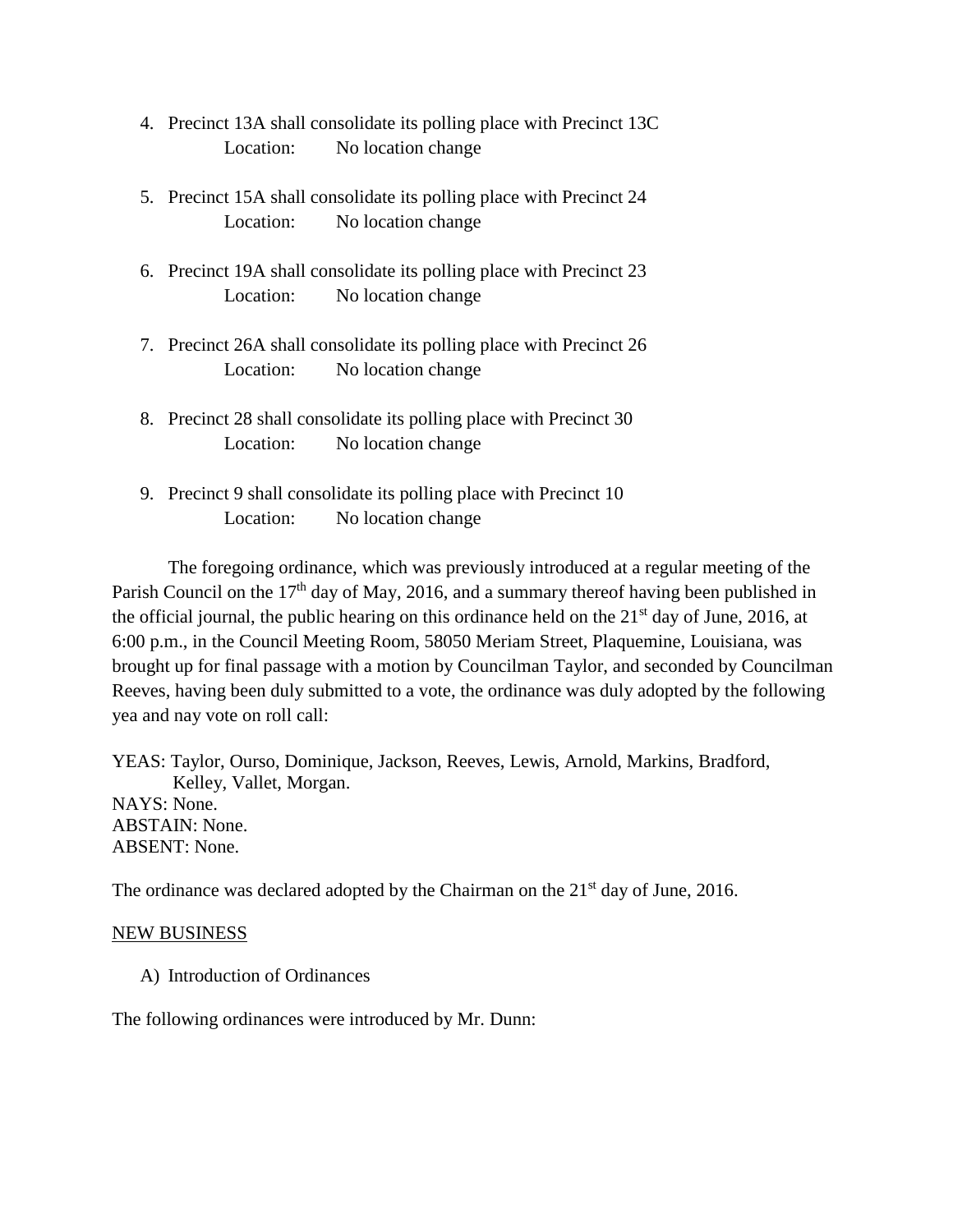# 1) Ordinance to adopt the adjusted and renewed millage rates for the tax year 2016

Upon a motion by Councilman Reeves, seconded by Councilwoman Lewis, it was moved that a public hearing be held on Tuesday, August 16, 2016 at 6:00 p.m. on the introduced ordinance due to the millage publication requirements. The motion having been duly submitted to a vote, was duly adopted by the following yea and nay votes on roll call:

YEAS: Taylor, Ourso, Dominique, Jackson, Reeves, Lewis, Arnold, Markins, Bradford, Kelley, Vallet, Morgan. NAYS: None. ABSTAIN: None. ABSENT: None.

The motion was declared adopted by the Chairman on June 21, 2016.

2) Ordinance to adopt the Iberville Parish adjusted millage rates and roll forward the millages not to exceed the maximum authorized millage for the tax year 2016

Upon a motion by Councilman Reeves, seconded by Councilwoman Lewis, it was moved that a public hearing be held on Tuesday, August 16, 2016 at 6:00 p.m. on the introduced ordinance due to the millage publication requirements. The motion having been duly submitted to a vote, was duly adopted by the following yea and nay votes on roll call:

YEAS: Taylor, Ourso, Dominique, Jackson, Reeves, Lewis, Arnold, Markins, Bradford, Kelley, Vallet, Morgan. NAYS: None. ABSTAIN: None. ABSENT: None.

The motion was declared adopted by the Chairman on June 21, 2016.

3) Ordinance authorizing the issuance of not exceeding eleven million dollars (\$11,000,000) of sales tax refunding bonds, series 2016 of the Parish of Iberville, State of Louisiana; prescribing the form, terms and conditions of such bonds and providing for the payment thereof; providing for the sale of such bonds; authorizing an agreement with the paying agent; and providing for other matters in connection therewith

Upon a motion by Councilman Arnold, seconded by Councilman Vallet, it was moved that a public hearing be held on Tuesday, July 19, 2016 at 6:00 p.m. on the introduced ordinance. The motion having been duly submitted to a vote, was duly adopted by the following yea and nay votes on roll call:

YEAS: Taylor, Ourso, Dominique, Jackson, Reeves, Lewis, Arnold, Markins, Bradford, Kelley, Vallet, Morgan.

NAYS: None.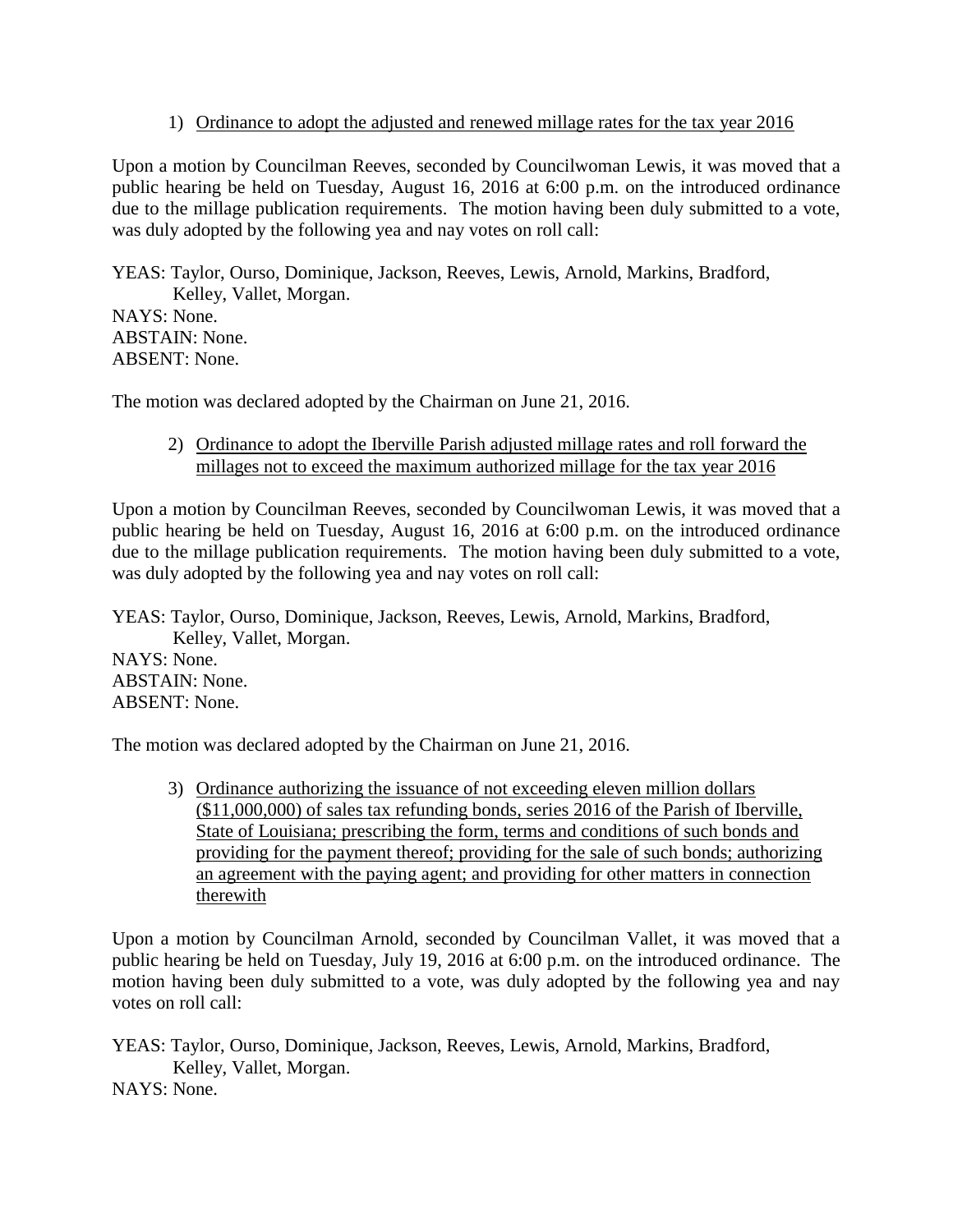ABSTAIN: None. ABSENT: None.

The motion was declared adopted by the Chairman on June 21, 2016.

#### RESOLUTION COMMITTEE REPORT

The Resolution Committee met on Tuesday, June 21, 2016 at 6:08 p.m., followed by the roll call with the following Resolution Committee Members only in attendance: Reeves, Vallet, Lewis, Arnold, Kelley, Markins, Morgan, Dominique.

Absent: Jackson.

Councilman Jackson is now present.

The following resolutions were read aloud by Mr. Songy:

- A) Resolution to select the Official Journal for the Iberville Parish Council for the period beginning July 1, 2016 and ending June 30, 2017
- B) Resolution giving preliminary approval to the issuance of not to exceed eleven million dollars (\$11,000,000) aggregate principal amount of sales tax refunding bonds of the Parish of Iberville, State of Louisiana (the "Issuer"), prescribing the form, terms and conditions of such bonds and providing for the payment thereof; providing for the sale of such bonds; authorizing an agreement with the paying agent; and providing for other matters in connection therewith

Councilman Vallet made a recommendation to forward the resolutions to the regular meeting, seconded by Councilman Markins. The recommendation having been duly submitted to a vote was duly adopted by the following yea and nay votes on roll call by Resolution Committee Members only:

YEAS: Reeves, Vallet, Lewis, Arnold, Kelley, Markins, Jackson, Morgan, Dominique. NAYS: None. ABSTAIN: None. ABSENT: None.

The recommendation was declared adopted by the Chairman to forward this item to the regular meeting.

During the regular meeting: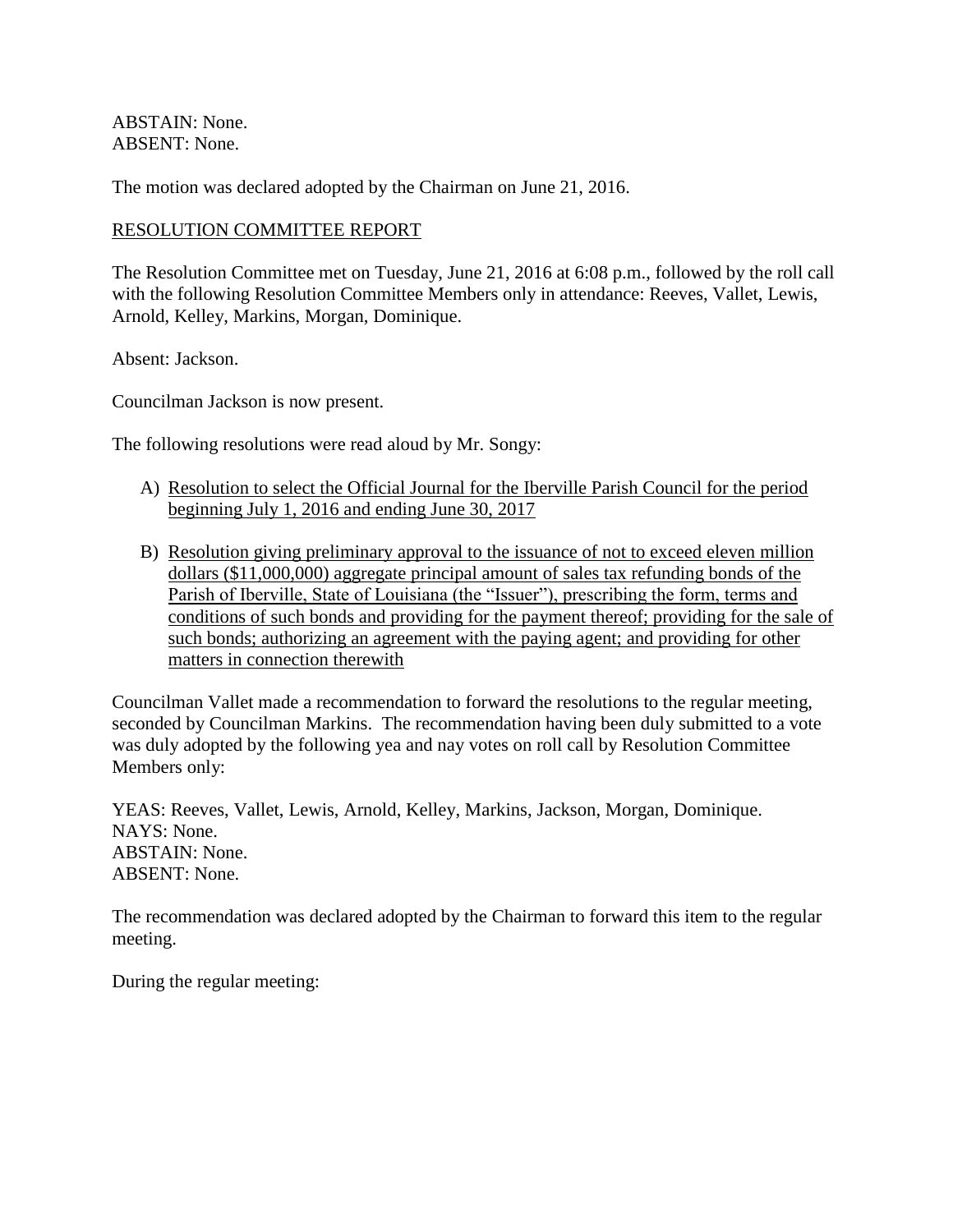#### **RESOLUTION IPC# 2016-007**

# **RESOLUTION TO SELECT THE OFFICIAL JOURNAL FOR THE IBERVILLE PARISH COUNCIL FOR THE PERIOD BEGINNING JULY 1, 2016 AND ENDING JUNE 30, 2017**

The following resolution was introduced by Councilman Kelley, and seconded by Councilman Reeves.

WHEREAS, La. R.S. 43:141 provides that a Parish Council at its first meeting in June of each year shall select a newspaper as official journal for its Parish for a term of one (1) year.

WHEREAS, La. R.S. 43:142 further provides that the newspaper selected shall have been published in an office physically located in the Parish in which the governing body is located for a period of five (5) years proceeding.

WHEREAS, the Post-South newspaper is the only qualifying newspaper within the Parish of Iberville that meets the statutory criteria to be classified as the official parish journal.

WHEREAS, for the purposes of meeting the requirements of La. R.S. 43:150, the name and address, effective date of selection and the period for which the selection is effective of the official journal be filed with the Secretary of State.

NOW, THEREFORE, BE IT ORDAINED, by the Iberville Parish Council as follows: "That the 'Post South' newspaper be selected as the official journal for the Iberville Parish Council for the period of July 1, 2016 through June 30, 2017."

The above resolution was duly adopted in regular session on this  $21<sup>st</sup>$  day of June, 2016 by the following votes on roll call:

YEAS: Taylor, Ourso, Dominique, Jackson, Reeves, Lewis, Arnold, Markins, Bradford, Kelley, Vallet, Morgan. NAYS: None. ABSTAIN: None. ABSENT: None.

The resolution was declared adopted by the Chairman on the  $21<sup>st</sup>$  day of June, 2016.

#### **RESOLUTION IPC#2016-008**

# **RESOLUTION GIVING PRELIMINARY APPROVAL TO THE ISSUANCE OF NOT TO EXCEED ELEVEN MILLION DOLLARS (\$11,000,000) AGGREGATE PRINCIPAL AMOUNT OF SALES TAX REFUNDING BONDS OF THE PARISH OF IBERVILLE, STATE OF LOUISIANA (THE "ISSUER"), PRESCRIBING THE FORM, TERMS AND CONDITIONS OF SUCH BONDS AND PROVIDING FOR THE**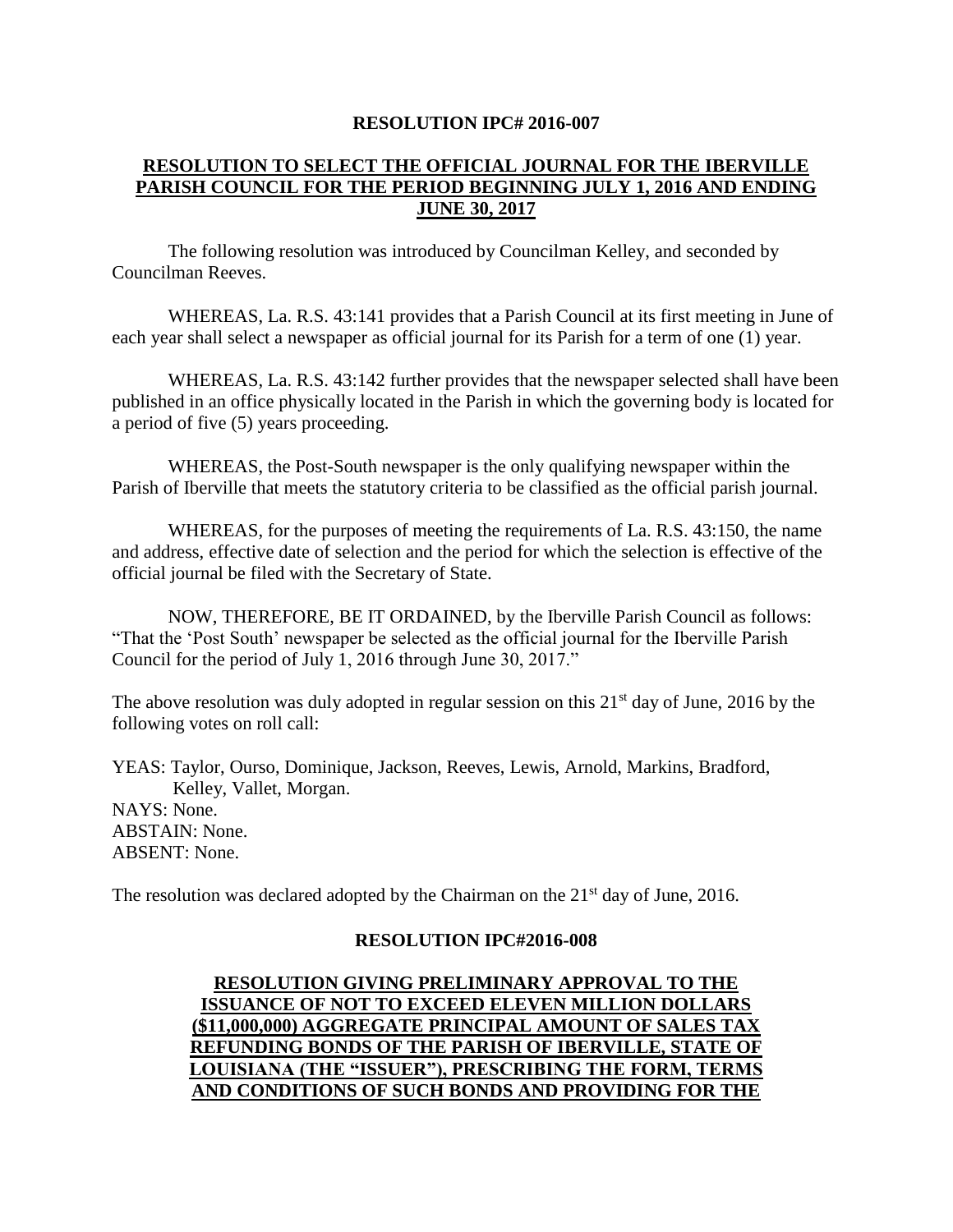# **PAYMENT THEREOF; PROVIDING FOR THE SALE OF SUCH BONDS; AUTHORIZING AN AGREEMENT WITH THE PAYING AGENT; AND PROVIDING FOR OTHER MATTERS IN CONNECTION THEREWITH**

 The following resolution was introduced by Councilman Reeves, and seconded by Councilman Vallet.

 WHEREAS, pursuant to the provisions of Sub-Part F, Part III, Chapter 4, Title 39 of the Louisiana Revised Statutes of 1950, as amended, and other constitutional and statutory authority, the Parish of Iberville, State of Louisiana (the "Issuer"), has heretofore issued its Sales Tax Bonds, Series 2007 (the "Series 2007 Bonds"), of which \$8,185,000 is outstanding and Sales Tax Bonds, Series 2009 (the "Series 2009 Bonds") of which \$5,600,000 is outstanding; and

 WHEREAS, in order to provide debt service savings, the Issuer desires to refund all or a portion of the Series 2007 Bonds and the Series 2009 Bonds (collectively, the "Refunded Bonds"), pursuant to the provisions of Chapter 14-A of Title 39 of the Louisiana Revised Statutes of 1950, as amended, and other constitutional and statutory authority (the "Act"), through the issuance of its refunding bonds; and

 WHEREAS, pursuant to the Act, and subject to the approval of the State Bond Commission, the Issuer desires to accomplish the refunding through the issuance of not exceeding \$11,000,000 of its Sales Tax Refunding Bonds (the "Refunding Bonds"), to be payable solely from and secured by an irrevocable pledge and dedication of its portion of the one percent (1%) sales and use tax being levied and collected by the Issuer pursuant to an election held in the Issuer on September 30, 2006 (the "Tax"), provided, however, that State law limits the maximum amount of the Tax which may be collected within the boundaries of the City of St. Gabriel, State of Louisiana, to 2/3%, and further provided that the allocation of the proceeds of the Tax shall be subject to change after each Federal census based upon the respective population of each tax recipient body as their boundaries existed on May 1, 2005, provided that the Parish allocation shall never be reduced to less than 50% of the Tax proceeds; and

 WHEREAS, upon the issuance of the Refunding Bonds, the Issuer will have no outstanding bonds or other obligations of any kind or nature payable from or enjoying a lien on the revenues of the Tax pledged, EXCEPT the unrefunded Series 2007 Bonds and Series 2009 Bonds; and

 WHEREAS, the Issuer desires to make formal application to the State Bond Commission for approval of the Refunding Bonds and further to employ professionals in connection therewith;

 NOW, THEREFORE, BE IT RESOLVED by the Parish Council of the Parish of Iberville, State of Louisiana (the "Governing Authority"), acting as the governing authority of the Parish of Iberville, State of Louisiana (the "Parish"), that:

**SECTION 1. Preliminary Approval of Refunding Bonds.** Preliminary approval is given to the issuance, in one or more series, of not exceeding Eleven Million Dollars (\$11,000,000) of Sales Tax Refunding Bonds of the Parish of Iberville, State of Louisiana, to be issued for the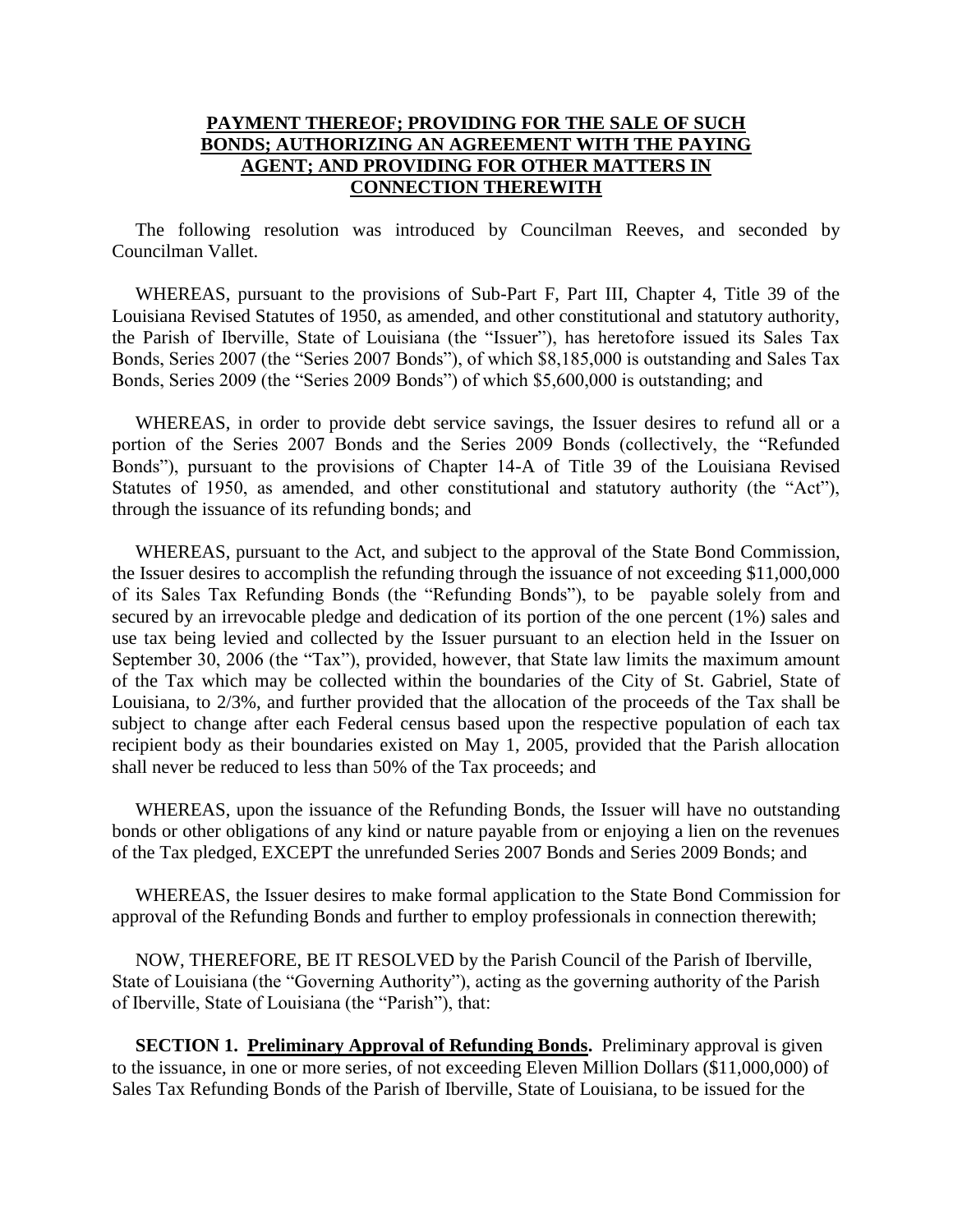purpose of refunding the Refunded Bonds, said Refunding Bonds to be payable equally with the unrefunded Series 2007 Bonds and Series 2009 Bonds, from an irrevocable pledge and dedication of its portion of the one percent (1%) sales and use tax being levied and collected by the Issuer pursuant to an election held in the Issuer on September 30, 2006 (the "Tax"), provided, however, that State law limits the maximum amount of the Tax which may be collected within the boundaries of the City of St. Gabriel, State of Louisiana, to 2/3%, and further provided that the allocation of the proceeds of the Tax shall be subject to change after each Federal census based upon the respective population of each tax recipient body as their boundaries existed on May 1, 2005, provided that the Parish allocation shall never be reduced to less than 50% of the Tax proceeds. The Refunding Bonds shall bear interest at a rate or rates not to exceed six percent (6%) per annum, to be determined by subsequent ordinance of this Governing Authority at the time of the sale of the Refunding Bonds, and shall mature no later than February 1, 2027. - The Refunding Bonds shall be issued in fully registered form and shall be sold and have such additional terms and provisions as may be determined by this Governing Authority in a subsequent ordinance.

**SECTION 2. State Bond Commission.** Application is hereby made to the State Bond Commission, Baton Rouge, Louisiana, for approval of the issuance and sale of the Refunding Bonds and for consent and authority to proceed with the issuance and sale of the Refunding Bonds as provided above, and Bond Counsel is directed to make application to the State Bond Commission in accordance with the foregoing on behalf of the Issuer.

 By virtue of Issuer's application for, acceptance and utilization of the benefits of the Louisiana State Bond Commission's approval(s) resolved and set forth herein, it resolves that it understands and agrees that such approval(s) are expressly conditioned upon, and it further resolves that it understands, agrees and binds itself, its successors and assigns to, full and continuing compliance with the "State Bond Commission Policy on Approval of Proposed Use of Swaps, or other forms of Derivative Products Hedges, Etc.", adopted by the Commission on July 20, 2006, as to the borrowing(s) and other matter(s) subject to the approval(s), including subsequent application and approval under said Policy of the implementation or use of any swap(s) or other product(s) or enhancement(s) covered thereby.

 **SECTION 3. Employment of Bond Counsel.** This Governing Authority finds and determines that a real necessity exists for the employment of special counsel in connection with the issuance of the Refunding Bonds, and accordingly, Foley & Judell, L.L.P., of New Orleans, Louisiana, as Bond Counsel, is hereby employed to do and perform work of a traditional legal nature as bond counsel with respect to the issuance and sale of said Refunding Bonds. Said Bond Counsel shall prepare and submit to this Governing Authority for adoption all of the proceedings incidental to the authorization, issuance, sale and delivery of such Refunding Bonds, shall counsel and advise this Governing Authority as to the issuance and sale thereof and shall furnish its opinions covering the legality of the issuance of the Refunding Bonds. The fee of Bond Counsel for each series of bonds shall be fixed at a sum not exceeding the fee allowed by the Attorney General's fee guidelines for such bond counsel work in connection with the issuance of such series of refunding bonds and based on the amount of said Refunding Bonds actually issued, sold, delivered and paid for, plus "out-of-pocket" expenses, said fees to be contingent upon the issuance, sale and delivery of said bonds. The Parish President is hereby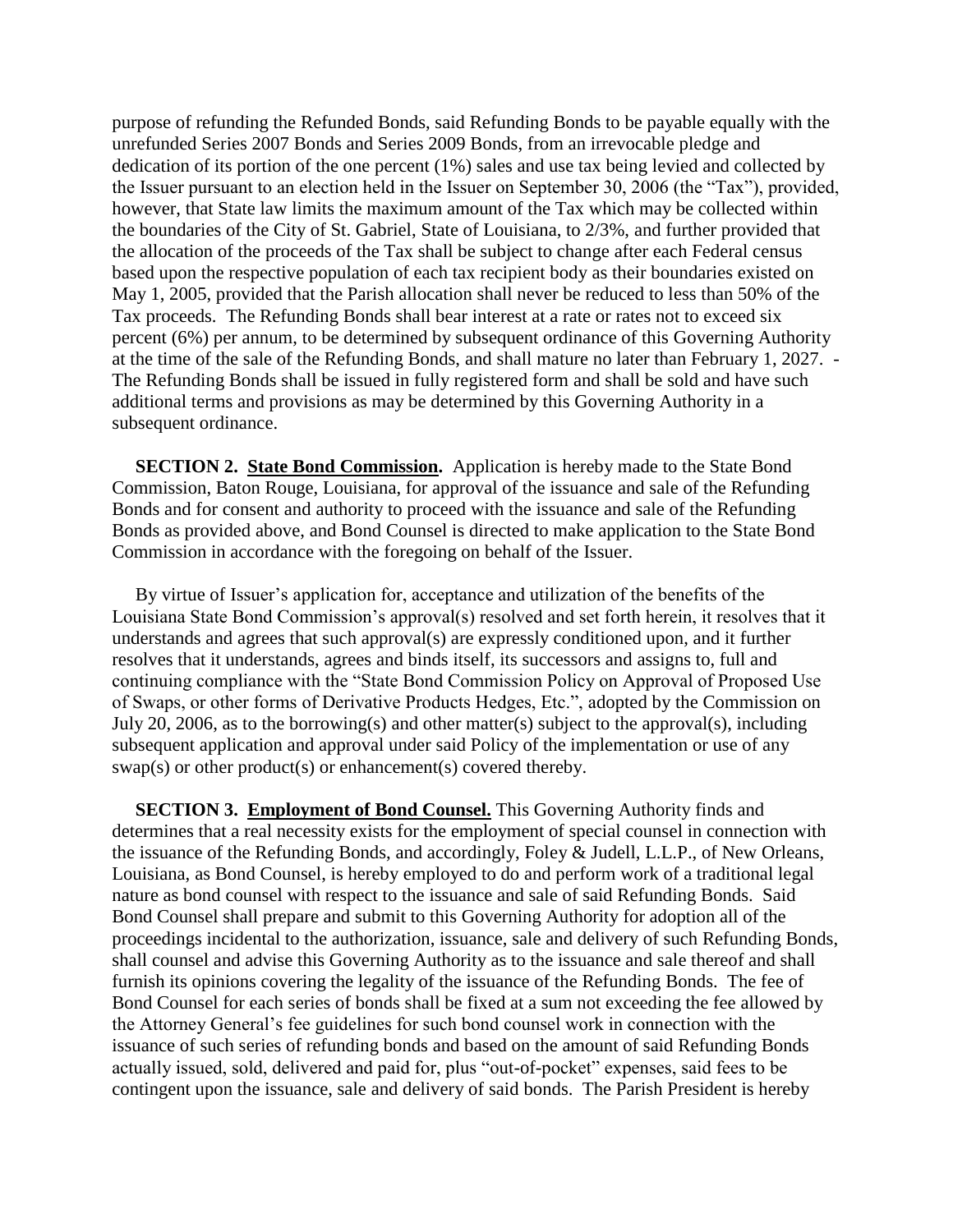authorized and directed to execute, and this Governing Authority hereby agrees to and accepts the terms of, the engagement letter in the form appended hereto. A certified copy of this resolution shall be submitted to the Attorney General of the State of Louisiana for his written approval of said employment and of the fees herein designated, and the Director of Finance hereby empowered and directed to provide for payment of the work herein specified upon completion thereof and under the conditions herein enumerated.

 **SECTION 4. Municipal Advisor.** The Issuer hereby retains Trinity Capital Resources, Baton Rouge, Louisiana, to act as its Municipal Advisor ("MA") pursuant to the provisions of the Act and the rules promulgated thereunder by the Securities and Exchange Commission. The Issuer hereby acknowledges that it is represented by the MA and will rely upon the advice of the MA with respect to the Refunding Bonds. The fee to be paid the MA shall be payable solely from the proceeds of the Refunding Bonds when and if issued, and the amount thereof shall be subject to the approval of the State Bond Commission. The Parish President is hereby authorized and directed to execute the contract with the MA in the form presented at this meeting.

 **SECTION 5. Underwriter.** Raymond James & Associates, Inc., New Orleans, Louisiana, is hereby appointed as underwriter in connection with the sale and delivery of the Bonds, any compensation to be subsequently approved by the Issuer and to be paid from the proceeds of the Bonds and contingent upon the issuance of the Bonds; provided that no compensation shall be due to said underwriter unless the Bonds are sold and delivered.

The above resolution was duly adopted in regular session on this  $21<sup>st</sup>$  day of June, 2016 by the following votes on roll call:

YEAS: Taylor, Ourso, Dominique, Jackson, Reeves, Lewis, Arnold, Markins, Bradford, Kelley, Vallet, Morgan. NAYS: None. ABSTAIN: None. ABSENT: None.

The resolution was declared adopted by the Chairman on the  $21<sup>st</sup>$  day of June, 2016.

#### ANNOUNCEMENT

A) Notice is hereby given pursuant to Article 7, Section 23(C) of the Louisiana Constitution and R.S. 47:1705(B) that a public hearing of Iberville Parish Council in Iberville Parish will be held at the Iberville Parish Council on Aging, located at 58105 Court Street, Plaquemine, LA on Tuesday, August 16, 2016 at 6:00 PM to consider levying additional or increased millage rates without further voter approval or adopting the adjusted millage rates after reassessment and rolling forward to not exceed the prior year's maximum. The estimated amount of tax revenues to be collected in the next year from the increased millage is \$6,285,377, and the amount of increase in taxes attributable to the millage increase is \$76,931.